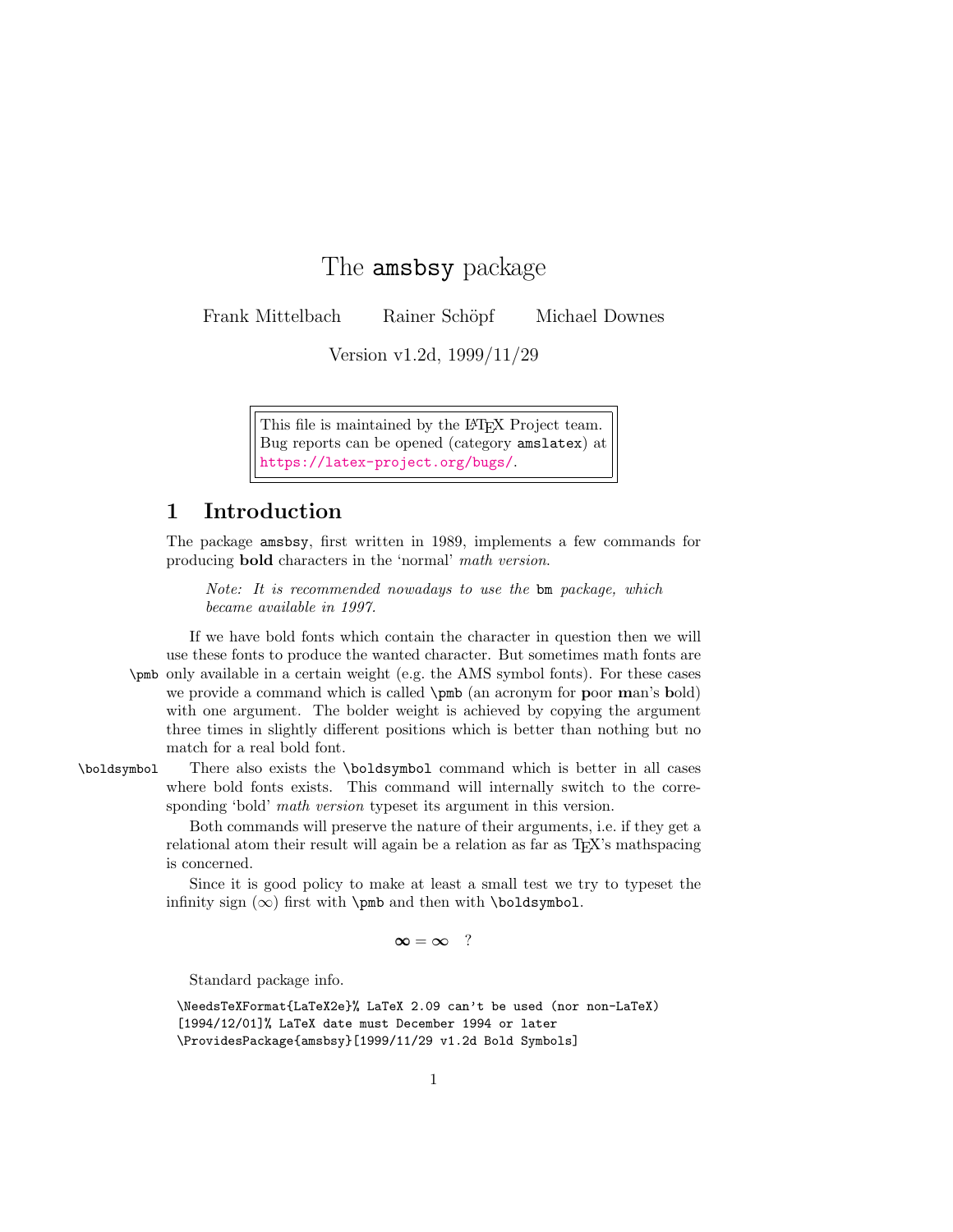## 2 The implementation

We need some functions from the amsgen package.

\RequirePackage{amsgen}

\boldsymbol In implementing boldsymbol, we must take into account TEX's limitation of only 16 mathgroups (math families, in Knuth's terminology). If we wanted to maintain mathgroups for both the bold and non-bold version of each math font, it would not take long to run out of mathgroups. Therefore what we do instead for a bold symbol is embed it in an \hbox; inside that \hbox, when we start another math formula, we can change all the mathgroups to their bold equivalents.

> However, to get the correct math style inside the hbox (display, text, script or scriptscript) we have to use \mathchoice. Since \mathversion{bold} has a lot of overhead, and \mathchoice typesets the argument text four times, we would rather not put the \mathversion command inside each \hbox in the \mathchoice; on the other hand, \mathversion gives an error message if it's used in math mode. Therefore if we want to execute \mathversion{bold} before starting the **\mathchoice** we have to temporarily disable the **\@nomath** error. (The error message is intended to keep people from accidentally emboldening a preceding part of a math formula, since only the mathgroups defined at the end of a math formula will determine the fonts used in that formula; but we are going to typeset our bold symbol not in the current formula but in an embedded formula, so that this danger doesn't apply here.)

\DeclareRobustCommand{\boldsymbol}[1]{%

Start a group to localize the change of **\@nomath:** 

\begingroup

Disable **\@nomath** so that we don't have to leave math mode before executing \mathversion:

```
\let\@nomath\@gobble \mathversion{bold}%
```
\math@atom is a test macro which looks at its argument and produces a math atom of the proper class.

\math@atom{#1}{%

Although it is tempting to use \text here, to save some main memory, that caused a bug in the past due to some internal interactions with \mathversion.

\mathchoice%

```
{\hbox{$\m@th\displaystyle#1$}}%
{\hbox{$\m@th\textstyle#1$}}%
{\hbox{$\m@th\scriptstyle#1$}}%
{\hbox{$\m@th\scriptscriptstyle#1$}}}%
```
End the group we started earlier.

\endgroup}

\math@atom The macro \math@atom looks at its argument and produce a correct math atom, i.e. a primitive like \mathopen. Until the day we have a real implementation for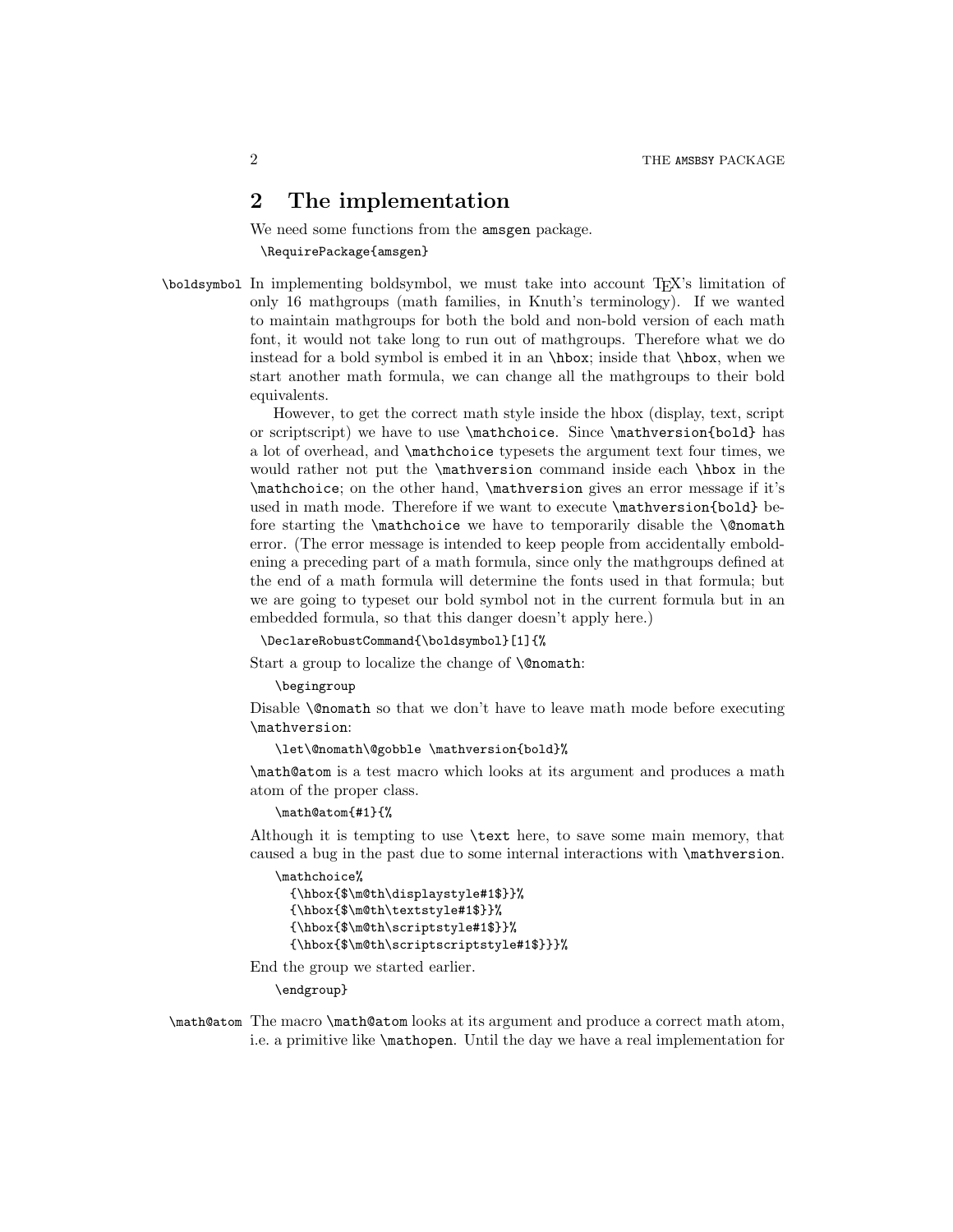all cases we use the **\binrel@** command from  $A\mathcal{M}S$ -TEX which can distinguish between binary, relation and ord atoms.

```
\def\math@atom#1#2{%
  \binrel@{#1}\binrel@@{#2}}
```
\pmb Poor man's bold command, works by typesetting multiple copies of the given argument with small offsets.

```
\DeclareRobustCommand{\pmb}{%
 \ifmmode\else \expandafter\pmb@@\fi\mathpalette\pmb@}
```
\pmb@@ is called by \pmb in the non-math-mode case. Discard the first two arguments which are for the math-mode case.

```
\def\pmb@@#1#2#3{\leavevmode\setboxz@h{#3}%
   \dimen@-\wdz@
   \kern-.5\ex@\copy\z@
   \kern\dimen@\kern.25\ex@\raise.4\ex@\copy\z@
   \kern\dimen@\kern.25\ex@\box\z@
}
```

```
\newdimen\pmbraise@
```
Note: because of the use of  $\mathcal{L}$ , if  $\phi$  is applied to a single math italic character (or a single character from some other slanted math font), the italic correction will be added. This will cause subscripts to fall too far away from the character in some cases, e.g.,  $T_1$  or  $\mathcal{T}_1$ .

```
\def\pmb@#1#2{\setbox8\hbox{$\m@th#1{#2}$}%
  \setboxz@h{$\m@th#1\mkern.5mu$}\pmbraise@\wdz@
  \binrel@{#2}%
  \dimen@-\wd8 %
  \binrel@@{%
    \mkern-.8mu\copy8 %
    \kern\dimen@\mkern.4mu\raise\pmbraise@\copy8 %
    \kern\dimen@\mkern.4mu\box8 }%
}
```

```
\def\binrel@#1{\begingroup
 \setboxz@h{\thinmuskip0mu
    \medmuskip\m@ne mu\thickmuskip\@ne mu
    \setbox\tw@\hbox{$#1\m@th$}\kern-\wd\tw@
    ${}#1{}\m@th$}%
```
The **\noexpand** here should be unnecessary, but just in case ...

```
\edef\@tempa{\endgroup\let\noexpand\binrel@@
  \ifdim\wdz@<\z@ \mathbin
  \else\ifdim\wdz@>\z@ \mathrel
  \else \relax\fi\fi}%
\@tempa
```

```
}
```
For completeness, assign a default value for \binrel@.

```
\let\binrel@@\relax
```